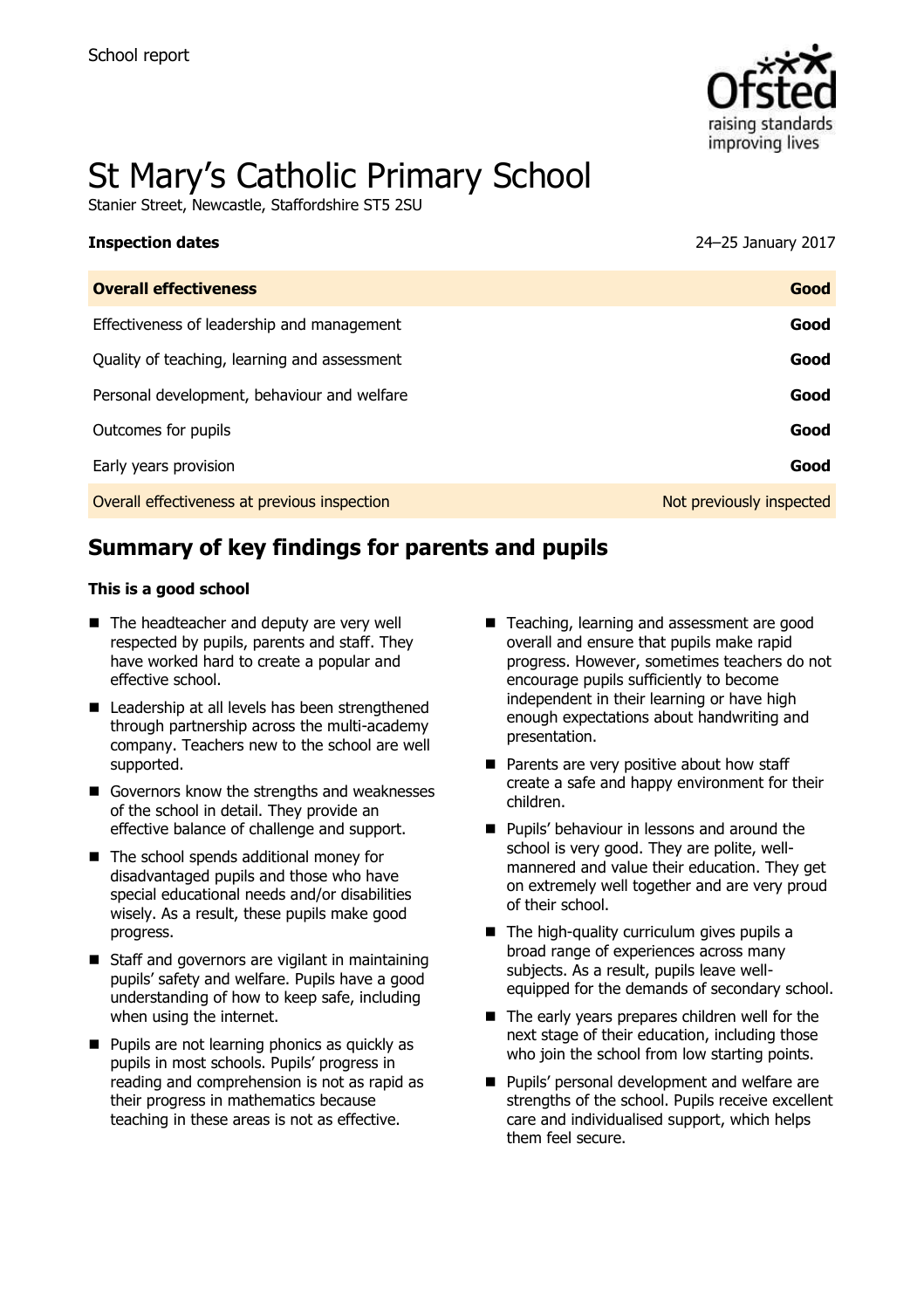

# **Full report**

### **What does the school need to do to improve further?**

- **Ensure that progress in reading is as fast as in mathematics by:** 
	- improving the relatively weaker areas of phonics teaching so that all pupils are able to use their phonic skills effectively in their reading
	- ensuring that teachers consistently challenge their pupils to understand and question what they are reading in order to deepen their comprehension skills
	- improving how records of pupils' progress in reading are logged so that these inform teachers better about the next steps in pupils' learning.
- $\blacksquare$  Improve the quality of teaching further by:
	- making sure that pupils in all classes, including children in the early years provision, have more opportunities to think for themselves, make their own choices and be more independent learners
	- insisting that pupils use neat handwriting and good presentation across the curriculum.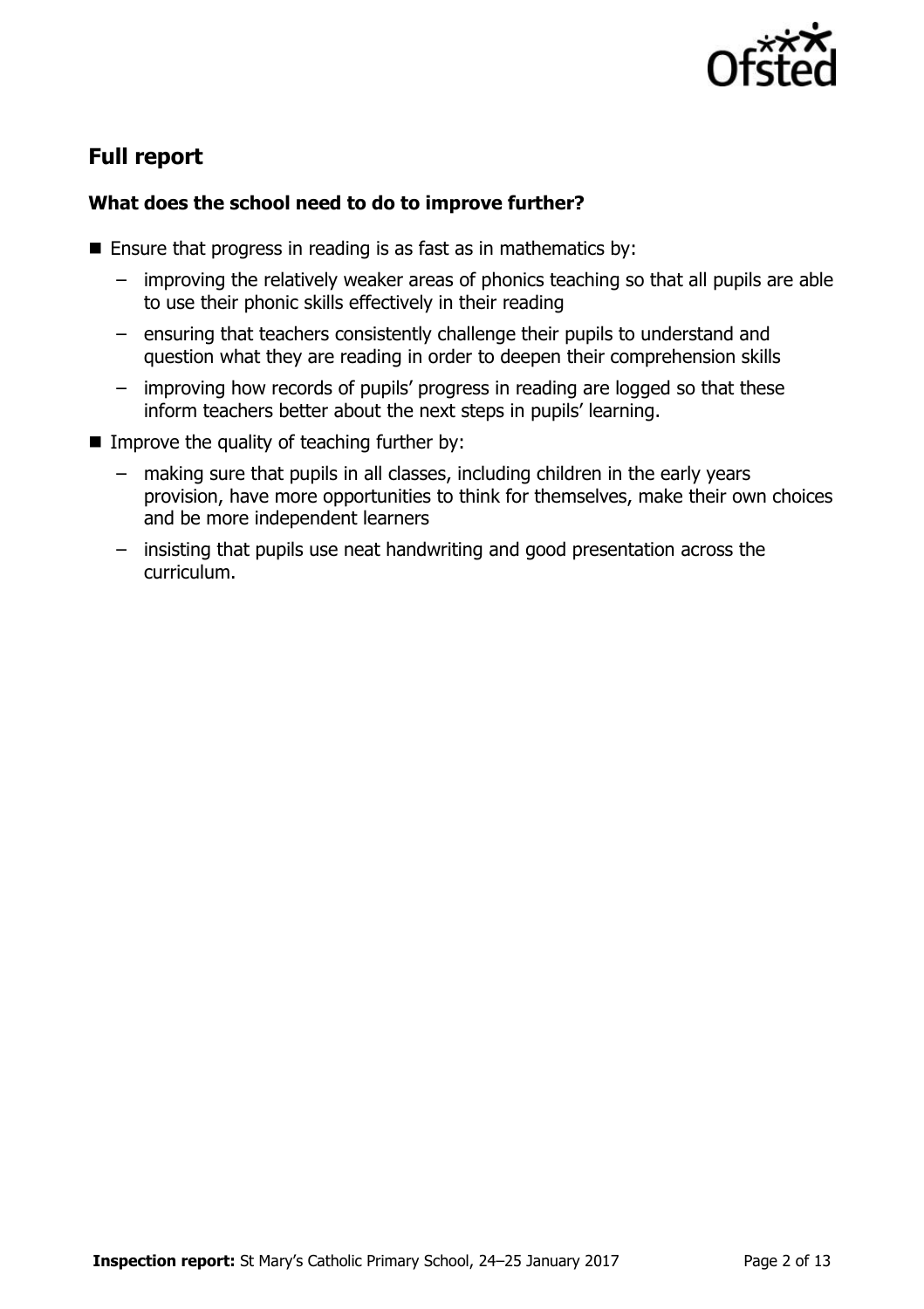

# **Inspection judgements**

#### **Effectiveness of leadership and management Good**

- The headteacher and deputy headteacher lead with vision and clarity of purpose. Their trusting approach has enabled middle leaders to embrace their leadership roles while also nurturing and developing their individual talents. The result is a happy school where pupils thrive and where staff are valued.
- Leaders acknowledge the invaluable support they have received from the multiacademy company. They make good use of the wide expertise available to them.
- Leaders at all levels are clear about their roles and what needs to improve. They effectively check teaching by observing in lessons, looking at pupils' work and monitoring teachers' planning. This ensures that the quality of teaching improves, because leaders are able to identify areas to develop quickly and can intervene appropriately to help teachers improve their practice. As a result, pupils make good progress.
- Leaders use an array of information to hold staff to account for the achievement of pupils. This information also supports leaders to ensure that staff share their good practice and plan for learning together. Consequently, most teaching is good across the curriculum.
- Pupils access a broad curriculum. Pupils learn about science, art, music, religious education, geography and much more in an interesting and engaging way. Displays around the school exhibit pupils' achievements while studying artists such as Miro, Van Gogh, Clarice Cliff, and a range of interesting and varied topics such as investigating features of their local area and Shakespeare.
- **Pupils benefit very well from a range of extra-curricular provision that contributes to** their learning experience, such as drama, choir, recorder groups, football and netball.
- Leaders ensure that pupils have lots of opportunities to enrich their education. For example, pupils said that the Year 6 residential trip to Laches Wood helped them learn to cooperate with each other and build new friendships. Music and singing play a large part in the school's life. Pupils participate enthusiastically in making music and singing in special events at school and in the local community. Pupils sing in tune and in harmony using three parts with good tonal quality.
- Leaders successfully use pupil premium funding to support disadvantaged pupils through additional learning programmes and strategies to improve pupils' well-being and engagement in their learning. As a result, the progress made by disadvantaged pupils is good and improving.
- Leaders are ambitious to raise pupils' achievement further. However, strategies to develop pupils' reading and comprehension skills have not yet been fully successful. Presentation of work and pupils' handwriting are also not yet consistently good.
- The primary physical education and sport premium is spent very well. Specialist teachers have been brought in to deliver high-quality physical education lessons. Additionally, pupils have benefited from access to a wide variety of after-school clubs, competitive events and special activities. As a result, increasingly more pupils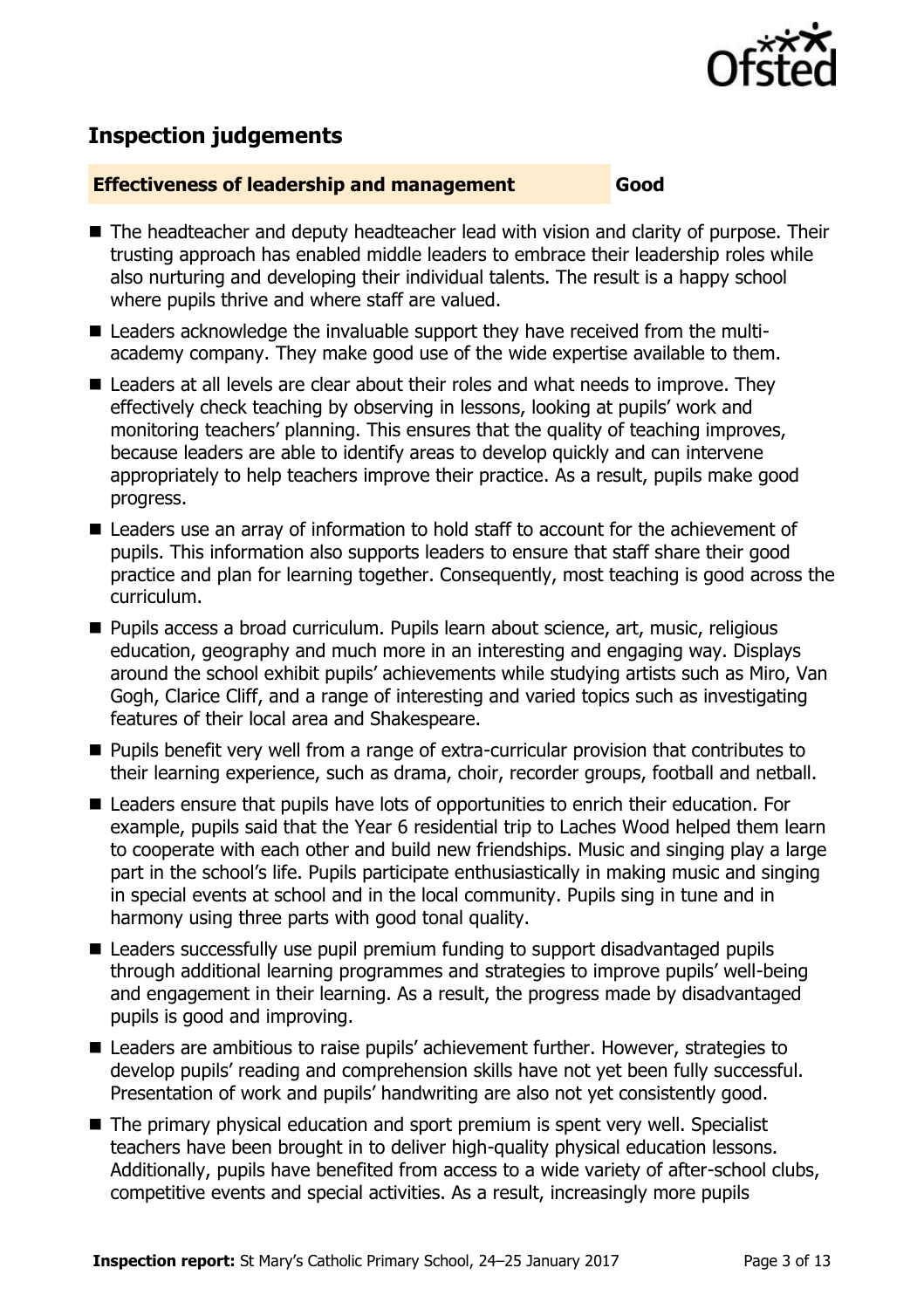

participate in a wider range of sports, such as archery, tri-golf and table tennis.

- **Pupils'** rates of progress are improving across the school, but not as rapidly in reading as in writing and mathematics. Compared with national figures, a smaller proportion of pupils have been successful at reaching the required standard in the phonics screening check in key stage 1.
- The special educational needs coordinator works closely with teachers to ensure that resources, activities and the environment are supporting pupils who have special educational needs and/or disabilities, enabling them to make good progress. Homeschool links are strong and supported effectively by a family support worker. Celebrations in learning are shared and parents are supported in how to help their child at home, enabling pupils to make better progress.
- Pupils' spiritual, moral, social and cultural education is good. Leaders have created a strong culture of inclusion which ensures that pupils learn to value individuality and to consider the needs of others. Pupils feel that their views are important and learn that they can have real influence on decisions about how the school can improve. This helps them understand modern British values.

#### **Governance of the school**

- Governors are passionate about their role in school improvement. They have an excellent knowledge of the school's strengths and weaknesses.
- Governors fulfil their statutory duties effectively, including those related to safeguarding. They possess a wide range of skills that enable them to interpret information about pupils' outcomes accurately and with insight. They ask questions that probe and challenge school leaders well.
- Governors monitor that the extra funding the school receives, such as pupil premium funding, special educational needs funding and primary sports fund, is used effectively. They know that pupils' outcomes in physical education are good and that the progress made by disadvantaged pupils is rising.
- A sense of trust and mutual confidence exists between the governing board and the multi-academy company. Governors fully value the benefits of expertise and support in leadership and teaching and learning that the trust brings, while retaining the school's own identity.
- Governors fulfil a supportive role in sustaining close links with parents, the church and the local community to widen pupils' learning experiences.
- Governors are diligent and effective in holding senior leaders to account for the progress that pupils make.

#### **Safeguarding**

- The arrangements for safeguarding are effective.
- The school's leaders ensure that there is a strong culture of safeguarding throughout the school and that all adults take responsibility for this.
- Records of checks on the suitability of staff to work with pupils meet all requirements.
- Leaders ensure that staff are well trained and fully informed about the latest quidance for ensuring pupils' safety and well-being in areas such as child protection and e-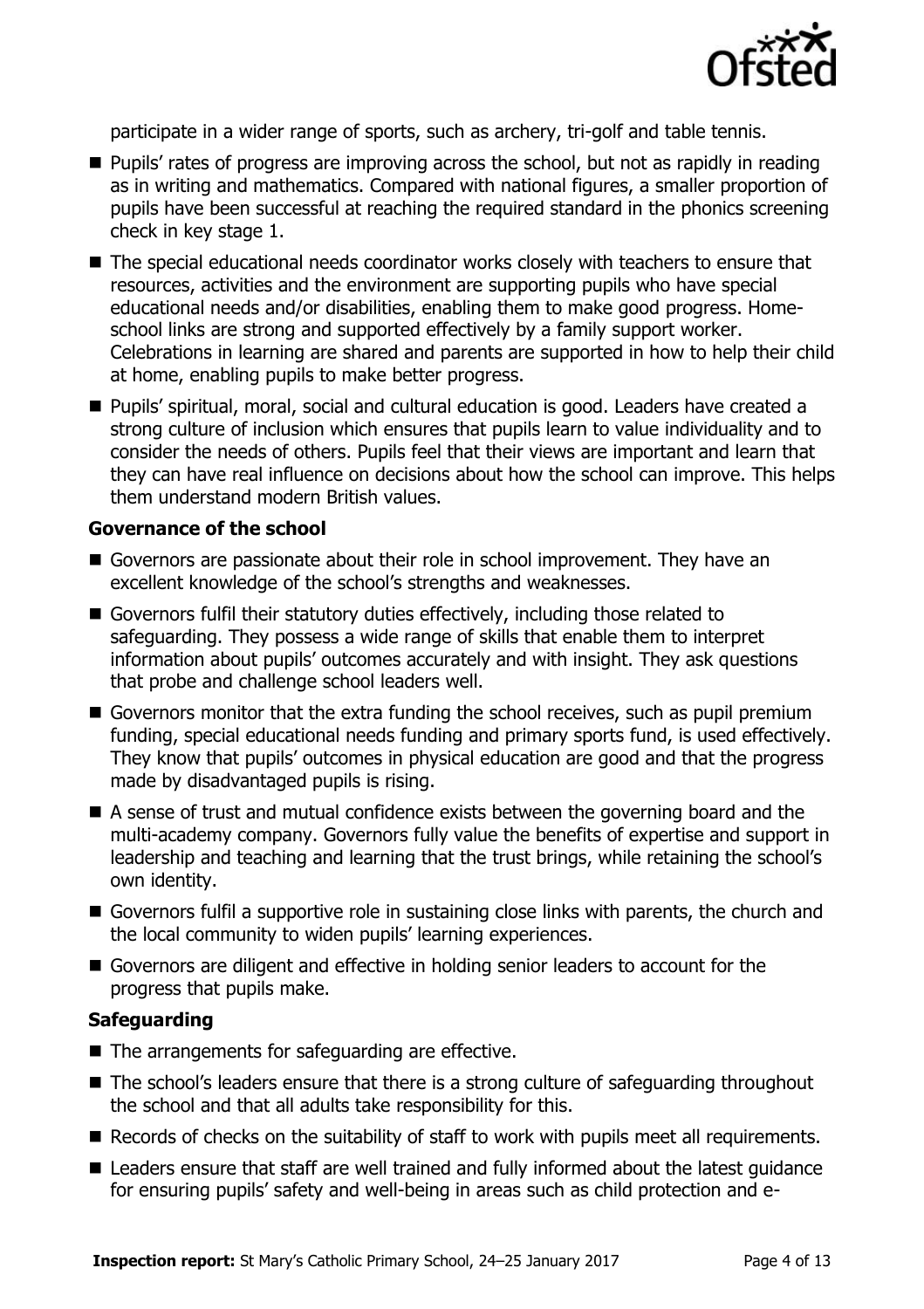

safety. Staff are effective role models. Pupils follow their example in the way they talk, act and treat each other.

- At playtimes and lunchtimes, there is a good level of supervision. The site appears safe and well maintained.
- Vulnerable children are well supported and record-keeping is good.
- Pupils feel safe at St Mary's Catholic Primary School and their parents agree. Pupils are taught how to stay safe online and in the wider community.
- There is strong support to help families, including close work with other agencies when appropriate.

### **Quality of teaching, learning and assessment Good**

- **Pupils' work in books, assessment information about their progress and performance** records and observations of teaching show that the teaching is typically good. Consequently, over time, most pupils make good progress and achieve well.
- **Pupils said that they enjoy their learning because their teachers plan interesting** lessons that challenge them across the curriculum. For example, pupils told inspectors how they have enjoyed special days when mathematics is taught through PE and how they are learning to speak French and create their own computer games.
- The teaching of mathematics across the school is particularly effective. Teachers use a range of resources to provide pupils with explicit models to support their learning. Because of this, pupils can relate and apply what they have learned in a variety of contexts. This deepens pupils' understanding.
- Assessment information is used well to plan lessons and target gaps or misunderstanding in pupils' learning, making sure that pupils do not fall behind. This has been more successful in mathematics and writing than in reading, however, where there is scope for the middle-ability and most-able pupils to make faster progress.
- Teachers question pupils well so they have to do far more than answer with a single word. This deepens their understanding and makes them think deeply. When pupils struggle to answer, teachers gently prompt them while not giving away the answer.
- Teachers and teaching assistants have good relationships with pupils. They also have good behaviour management strategies, which result in pupils being fully engaged in their work and having positive attitudes to learning.
- **Phonics teaching is not always taught with precision, resulting in a smaller proportion** of pupils achieving the required standard than is found nationally by the end of Year 1.
- $\blacksquare$  Music is taught very effectively as pupils learn to play instruments and sing to a good standard.
- **Pupils apply their writing skills through well-considered activities across the curriculum.** Examples of cross-curricular writing include history, geography, science and religious education. As a result, pupils are developing a better understanding of how to write for different audiences and reasons.
- Teaching and learning in science is a strength of the school. Overall, national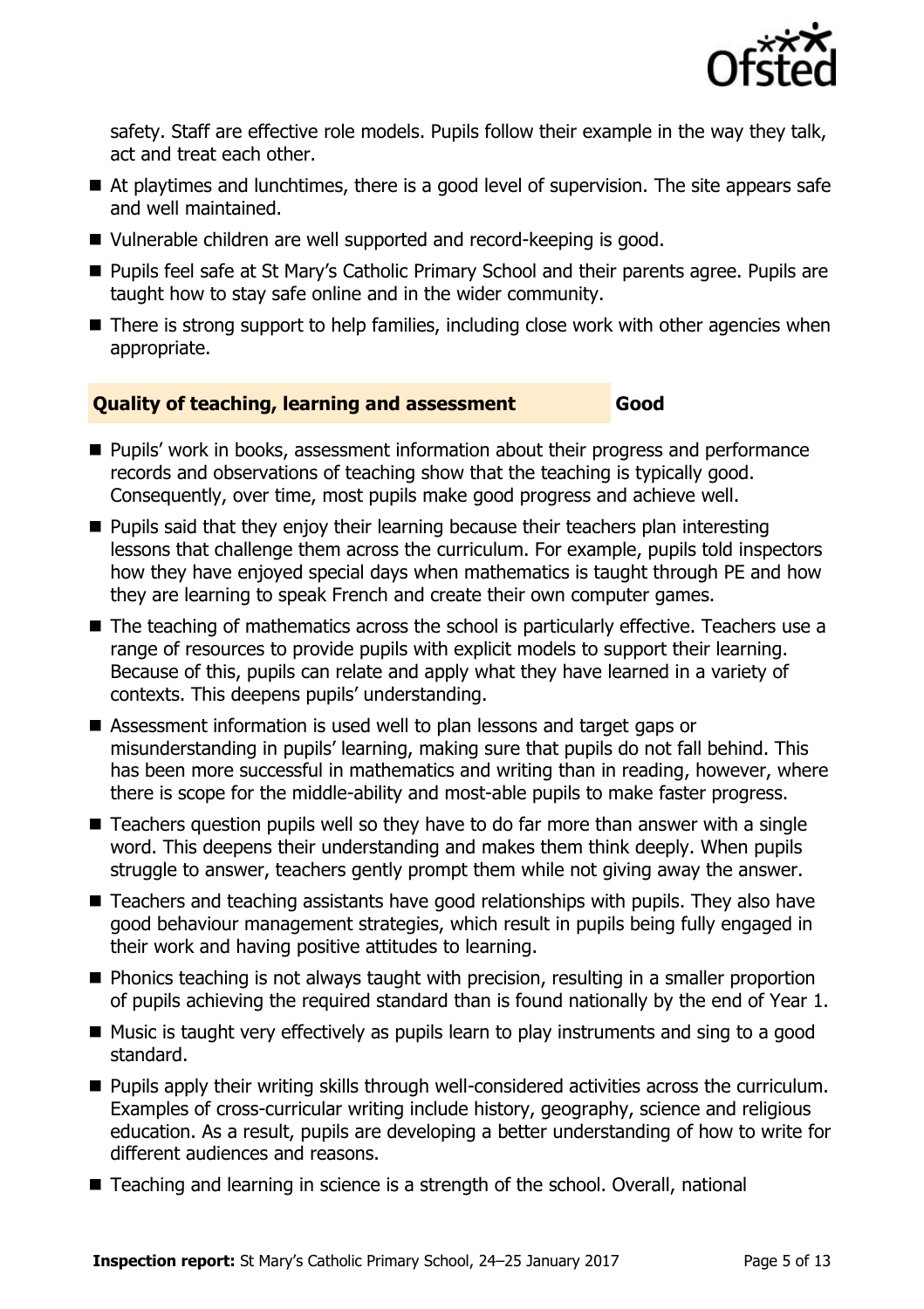

assessment results in 2016 in science confirmed this.

 While teaching is typically good, leaders acknowledge that there is still some lesseffective teaching in the school. In these lessons, teachers do not give pupils sufficient opportunities to think and explore challenges independently.

#### **Personal development, behaviour and welfare Good**

#### **Personal development and welfare**

- The school's work to promote pupils' personal development and welfare is good.
- Staff and governors are successful in ensuring that the school provides a safe and nurturing environment in which pupils can flourish and succeed. As a result, pupils are friendly, thoughtful and respectful.
- $\blacksquare$  Pupils told inspectors that they feel safe and secure in school. They said that bullying, when it does occasionally happen, is dealt with quickly by staff. All pupils said that they would feel safe confiding in an adult in school.
- $\blacksquare$  Pupils are taught to stay safe in a variety of situations. Discussions with pupils demonstrated how well they know how to keep safe, including using the internet.
- **Pupils enjoy the wide range of enrichment activities that are on offer. They understand** the importance of keeping healthy and how fitness can contribute to their overall wellbeing. Participation in sports events has increased and pupils enjoy competitive activities.
- **Pupils demonstrate a good understanding of healthy eating at lunchtimes. One pupil** commented, 'My vegetables are healthy and even my pudding has peaches in it.'
- **Pupils enjoy taking on active roles in the school. Typically, pupils wear their uniform** with pride, with badges sewn onto their sleeves to denote special responsibilities, for example related to gardening and the school council.
- A daily children's club provides a calm and welcoming start to the day.
- The overwhelming majority of staff and parents who completed online questionnaires during the inspection agreed that pupils are safe and well cared for at this school. One parent said, 'St Mary's is like one big family where nothing is too much trouble.'

#### **Behaviour**

- The behaviour of pupils is very good.
- In class, pupils demonstrate good attitudes to learning. They listen well and understand that they are expected to get on with their work. Pupils maintain good levels of concentration when working, either on their own or in small groups or pairs. They talk sensibly about their ideas and listen to each other respectfully.
- **Pupils are polite, respectful to visitors and behave well. Examination of behaviour** records and discussions with pupils confirm that this is typically the case over time.
- **Pupils move very calmly around the school building, for example into assembly and** between lessons, and settle quickly to a new activity. Lunchtimes are calm and well organised, as is behaviour in the canteen.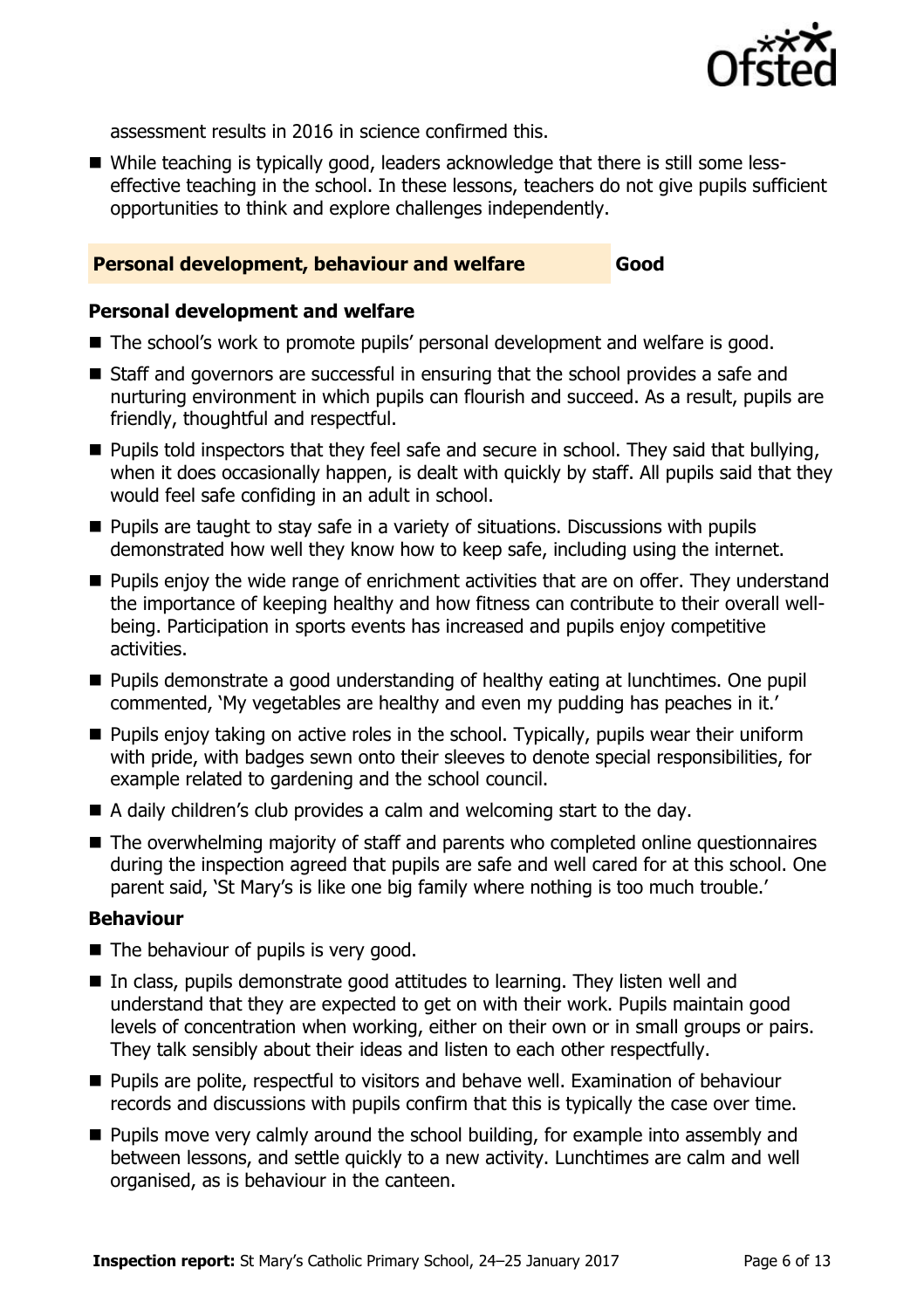

- **Pupils respect their learning environment. Displays are well maintained, stimulating and** attractive.
- There is clear evidence of mutual respect between staff and pupils. Similarly, pupils demonstrate care and consideration towards their peers.
- Attendance has remained in line with national averages in recent years. Persistent absenteeism for some groups of pupils has been higher than the national figure. Leaders are working successfully to address this with the support of the local authority.
- Leaders have been firm in their expectations of pupils attending school regularly and on time. Any lateness is quickly followed up and punctuality has improved.

#### **Outcomes for pupils Good**

- **Pupils are making good progress in most subjects, especially given their starting points** in reading, writing and mathematics. This was confirmed by work viewed in pupils' books and from the school's own information.
- Leaders check on the performance of specific groups of pupils very closely, particularly where they may be at risk of underperformance. Leaders meet with teachers regularly to ensure that any concerns about pupils' progress are addressed promptly. As a result, current school information shows that all groups of pupils, including the most able, achieve well.
- Children in the early years make good progress from low starting points. By the time they leave Reception, the majority of children are well prepared for their transition into Year 1.
- According to the school's own tracking system, supported by evidence seen in workbooks, pupils currently in the school continue to make good progress. Nevertheless, there is a slight legacy of underachievement in some year groups. Senior leaders and governors are well aware of this and have implemented plans to ensure that by the time they leave the school, these pupils will have had the chance to catch up.
- A detailed examination of disadvantaged pupils' exercise books, including the most able disadvantaged, shows that their strong progress matches that of other pupils in the class. There is good evidence that the school has successfully used the pupil premium grant to help them overcome any barriers to learning that they have faced.
- Although key stage 2 pupils' progress in reading was close to that seen nationally in 2016, records that are kept of their reading progress lack the necessary sharpness to enable staff to support them to progress at a fast rate.
- Pupils who have special educational needs and/or disabilities make consistently good progress over time from their starting points. This is because the additional support and resources for these pupils is very well managed by the leader responsible for these pupils.
- In 2016, a smaller proportion of Year 1 pupils reached the required standard in the phonics screening check than was found in most schools nationally. However, leaders have implemented strategies to improve the way phonics is now being taught.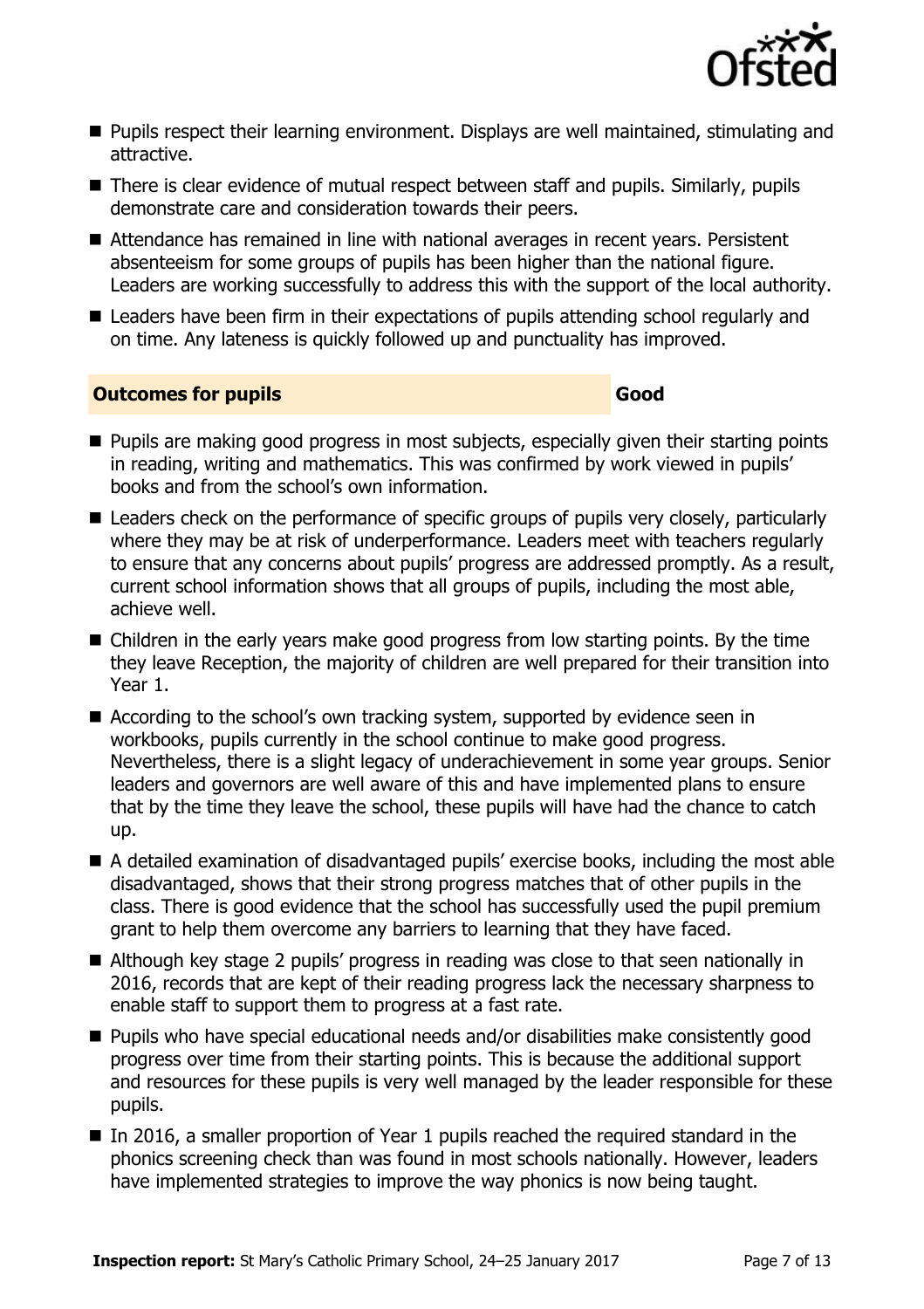

- Across a range of subjects, pupils make good progress as a result of teachers' good subject knowledge and high-quality teaching from visiting teachers to the school. Music, art and physical education have a high profile in the school and pupils achieve well in these subjects.
- The majority of pupils from minority ethnic groups, including pupils who speak English as an additional language, benefit from effective support and make the same progress as other pupils.
- The school ensures that pupils are well prepared to move on to secondary education.

#### **Early years provision Good Good**

- Standards by the time children move into Year 1 from Reception are broadly in line with those around the country. Boys' attainment has in recent years lagged behind that of girls, but leaders have addressed the gender difference effectively.
- Adults constantly promote good learning behaviours and develop real-life skills. Children are settled and there are positive relationships between adults and children. Children show a high level of engagement and sustained concentration. This prepares them well for learning in Year 1.
- Children's behaviour is exemplary because adults set high standards. Shouting out and running is very rare. At lunchtime, inspectors were impressed with how well children helped each other and chatted sensibly while eating their meals. These strong behaviours prepare children well for Year 1.
- Adults skilfully engage children with resources and activities, and use questions well to deepen children's understanding and learning. Pupils collaborated well in writing sentences about the contents of a box, helping each other to spell unknown words.
- Teaching assistants model speech well and encourage children to use sentences. They effectively scan the room and intervene to challenge children by subtly altering the task.
- The early years is well managed. Accurate assessments take place to ensure that the next steps in learning are clear for all children to move them on quickly. Those who do not speak English as their first language learn quickly, and are supported well by adults.
- **Parents consider the staff in the early years to be very approachable and there is good** communication between home and school.
- The physical environment, including the outdoors, is well organised. It motivates children because it is lively, thought-provoking and stimulating. Children are well directed and supported by adults, although children do not always have enough opportunities to learn independently.
- The provision for nursery children is safe and well resourced. Teachers understand the needs of individual children well and plan effective opportunities for their early learning, involving their parents fully in this process. The setting is steeped in vibrant examples of children's work, which demonstrates how quickly they settle in and make good progress. 'I'm making icicles,' said one child as he enthusiastically explored how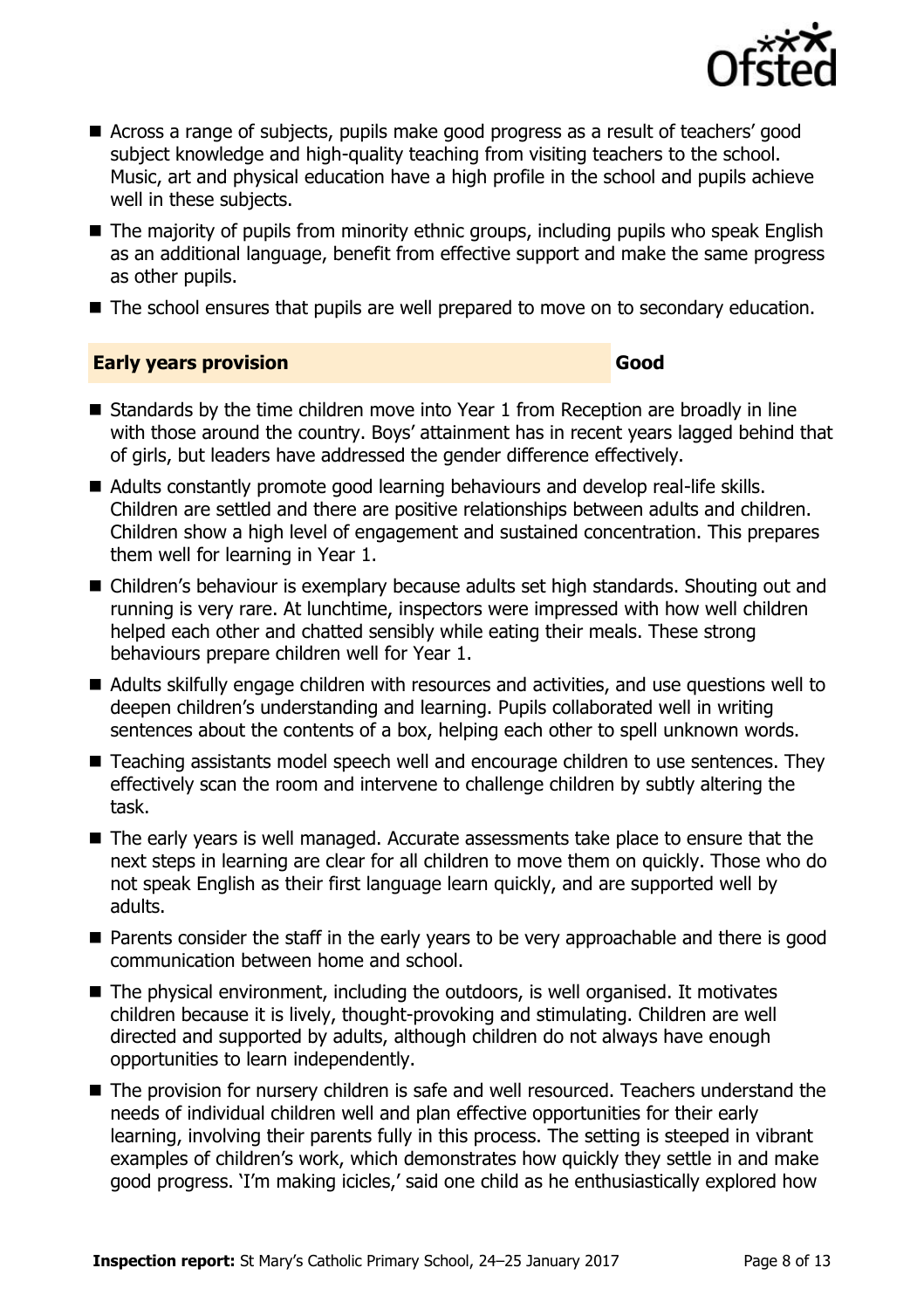

liquid dripped from a pipette.

 Children are safe and well cared for. Staff ensure that all welfare requirements are met.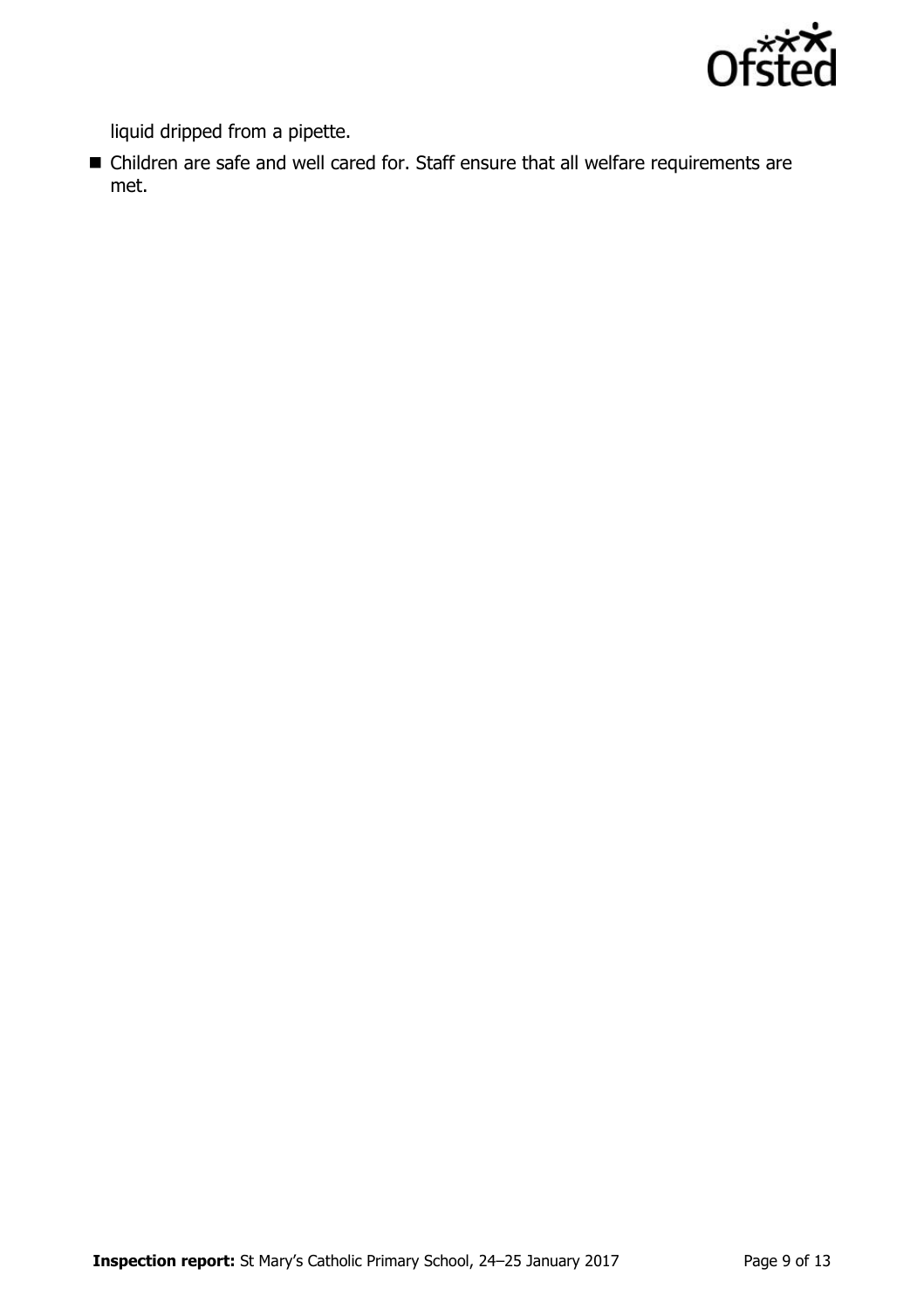

# **School details**

| Unique reference number | 140803        |
|-------------------------|---------------|
| Local authority         | Staffordshire |
| Inspection number       | 10025152      |

This inspection of the school was carried out under section 5 of the Education Act 2005.

| Type of school                      | Primary                              |
|-------------------------------------|--------------------------------------|
| School category                     | Academy                              |
| Age range of pupils                 | 3 to 11                              |
| Gender of pupils                    | Mixed                                |
| Number of pupils on the school roll | 417                                  |
| Appropriate authority               | The governing body                   |
| Chair                               | Ellen Wainwright                     |
| <b>Headteacher</b>                  | <b>Bernadette Sims</b>               |
| Telephone number                    | 01782 619685                         |
| <b>Website</b>                      | www.st-marys-newcastle.staffs.sch.uk |
| <b>Email address</b>                | headteacher@stmarysnul.co.uk         |
| Date of previous inspection         | Not previously inspected             |

#### **Information about this school**

- The school meets requirements on the publication of specified information on its website.
- The school complies with Department for Education guidance on what academies should publish.
- St Mary's Catholic Primary School is larger than the average-sized primary school.
- This was the first inspection since the school converted to academy status in April 2014. The school is part of the Christ the King Catholic Collegiate multi-academy company.
- The proportion of pupils who speak English as an additional language is well above the national average. Those from minority ethnic backgrounds represent a larger proportion of pupils than that seen nationally.
- The proportion of pupils who require special educational needs support is below the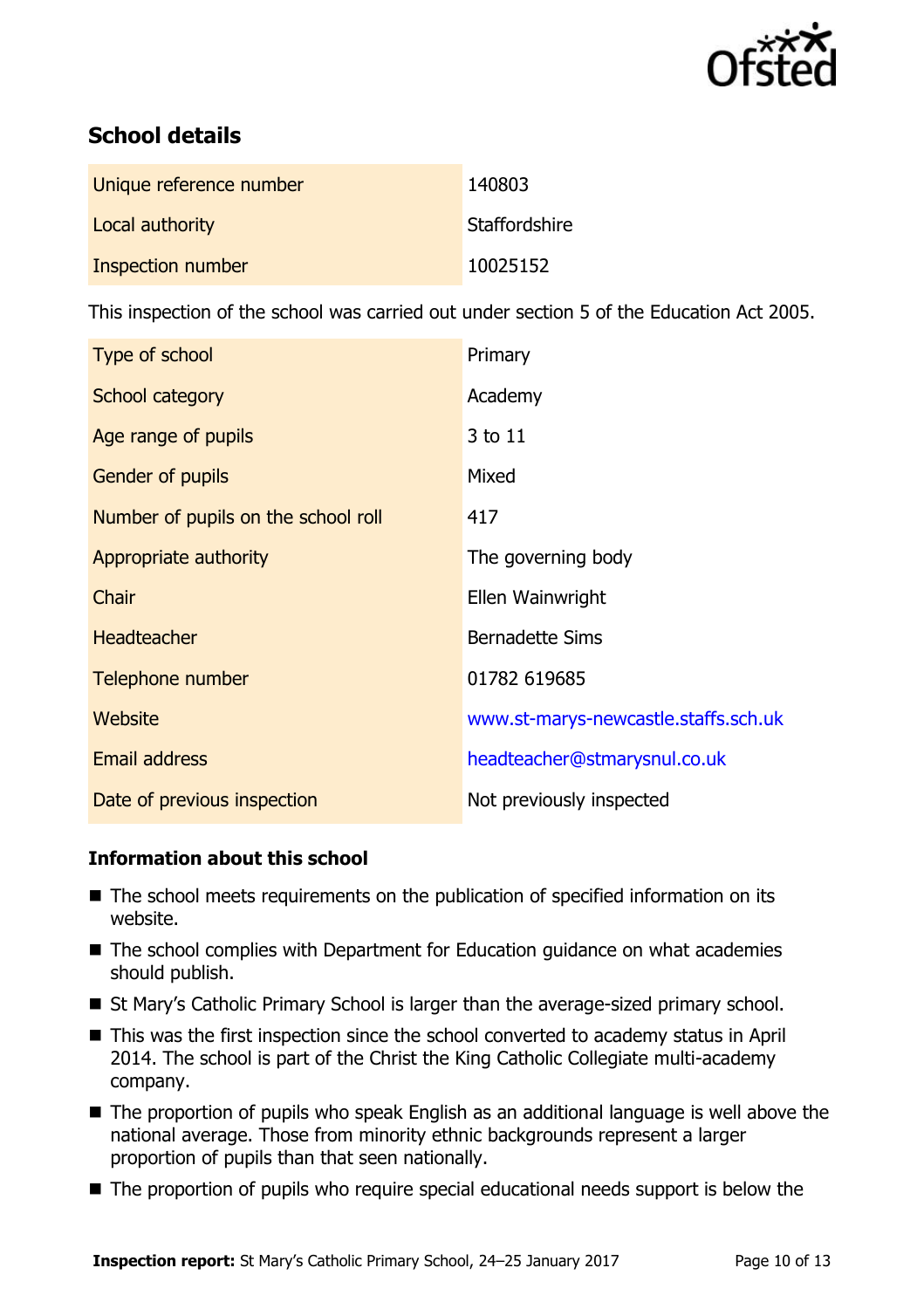

national average.

- The number of pupils who have a statement of special educational needs or an education, health and care plan is below the national average.
- The proportion of pupils supported by the pupil premium is broadly in line with the national average.
- The school runs a children's club before and after school.
- In 2016, the school met the government's floor standards, which are the minimum standards for achievement and progress in English and mathematics by the end of Year 6.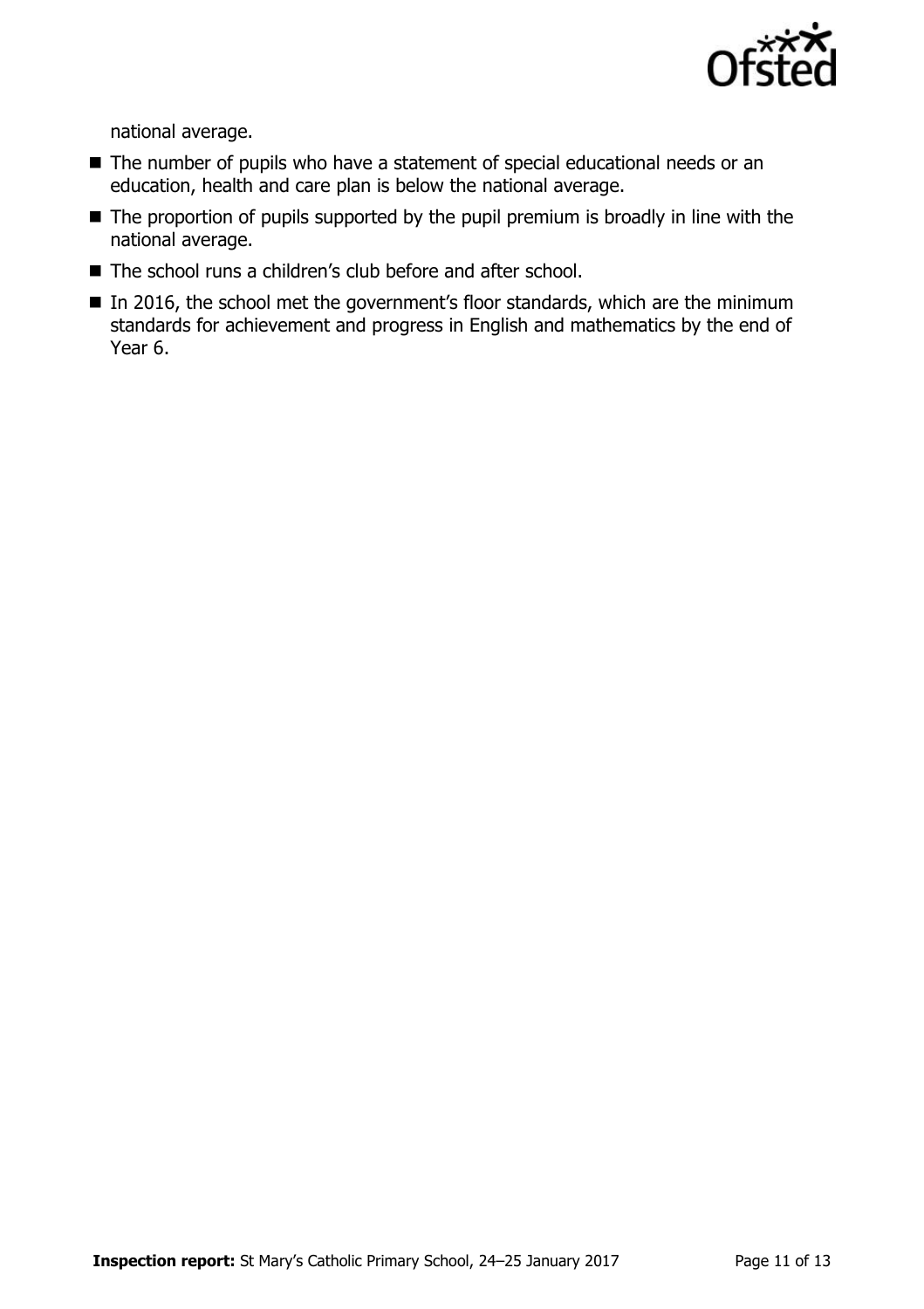

# **Information about this inspection**

- Inspectors observed teaching and learning in parts of 24 lessons, three of which were jointly observed with leaders. Inspectors also made a number of short visits to lessons as part of learning walks throughout the school.
- **Inspectors observed other aspects of the school day, including before and after school** provision, small-group sessions, lesson changeovers, breaktimes, lunchtimes, afterschool clubs and the start and the end of the school day.
- Various discussions were held with senior leaders, subject leaders, staff, pupils and children, parents, a newly qualified teacher, members of the governing body and a representative of the multi-academy trust.
- Inspectors looked at a range of documents, including: assessments and records of pupils' progress; the school's checks and records relating to safeguarding, child protection and attendance; external reports; minutes of governing body meetings; the school's self-evaluation information; and the school's improvement plans.
- Inspectors listened to pupils reading, looked at pupils' books and scrutinised the school's information showing pupils' progress and attainment. Inspectors also scrutinised books belonging to specific groups of pupils, including disadvantaged pupils.
- The views of pupils and children were gathered by inspectors speaking to them in lessons, at breaktimes and in small-group meetings.
- The views of parents were gathered from 27 responses to Parent View, Ofsted's online questionnaire. Inspectors also spoke to parents at the beginning and end of the school day.
- Inspectors analysed responses to survey questionnaires from 31 members of staff and 20 pupils.

#### **Inspection team**

| Alan Prince, lead inspector | Ofsted Inspector |
|-----------------------------|------------------|
| Jan Baker                   | Ofsted Inspector |
| <b>Sarah Ashley</b>         | Ofsted Inspector |